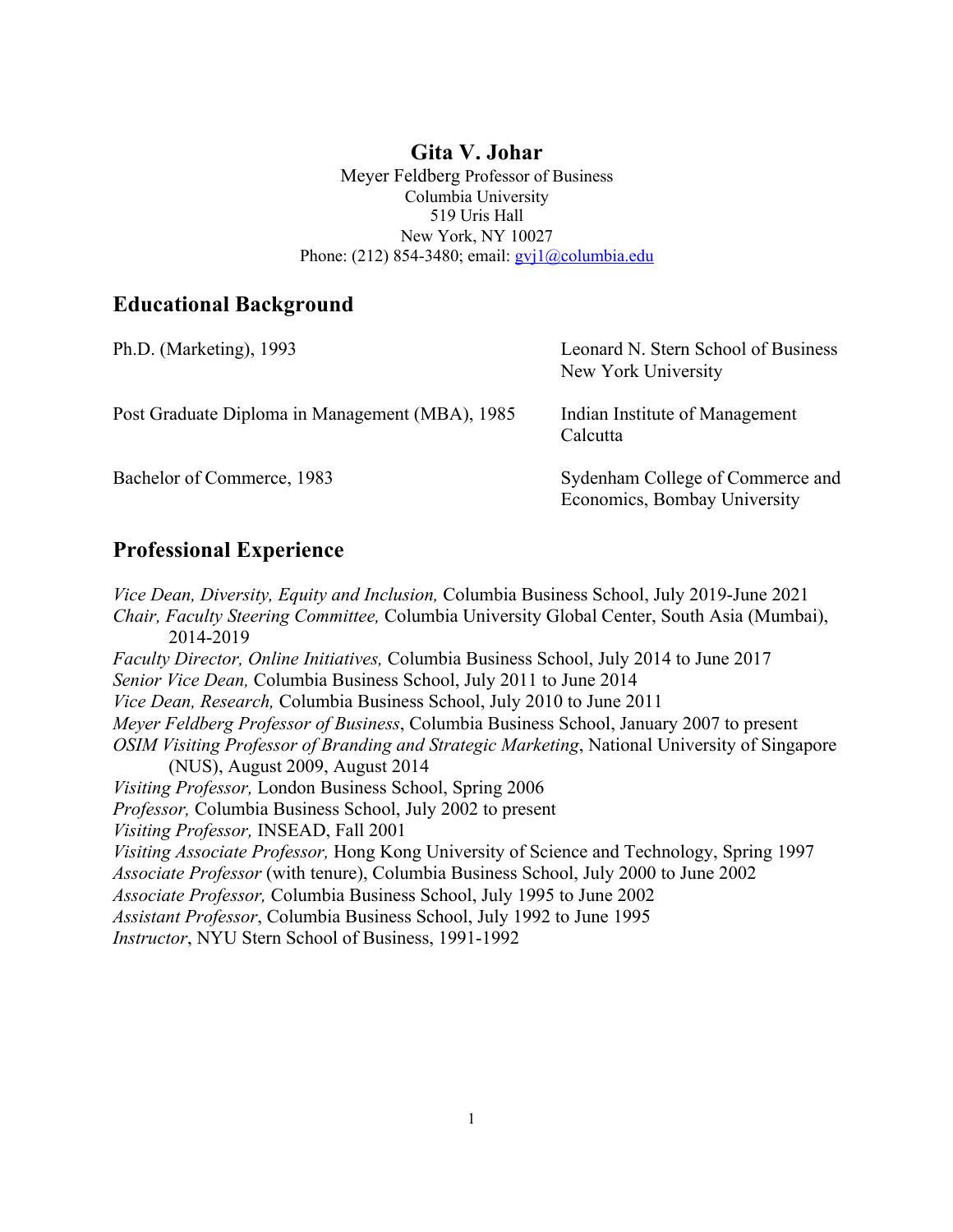# **Teaching Experience**

*Innovate using Design Thinking,* Columbia Business School (MBA, EMBA) and SEAS *Marketing (core course),* Columbia Business School, INSEAD (MBA, EMBA) *Introduction to Marketing*, NYU and HKUST (Undergraduate) *Advertising and Integrated Communications*, Columbia Business School (MBA and EMBA) *Advertising, Branding and Creativity (Master Class)*, Columbia Business School (MBA) *Global Marketing Consulting for Social Enterprise*, Columbia Business School (MBA) *Global Immersion India: Lessons in (Reverse) Innovation* (MBA) *Global Immersion: Doing Business in Myanmar* (MBA, EMBA) *Global Immersion India: Design for Social Impact* (MBA) *International Seminar in India: Innovation under Constraints* (EMBA) *Consumer Behavior*, Columbia Business School, LBS, NUS, HEC France (PhD) *Research Methods*, Columbia Business School (PhD)

## **Nonprofit Boards and Advising Experience**

Co-founder, Better Marketing for a Better World Initiative 2021- Member, Predoc.org Strategic Committee, 2020- Member, Morgan Stanley Institute for Inclusion Advisory Board, 2020- Member, Board of Advisers, Asia Initiatives, 2020- Member, Chazen Institute (CBS) Global Advisory Board, 2020-2021 Adviser, Educate Girls (India), 2014-2018 Adviser, STiR Education: Empowering Teachers to be Changemakers, 2013-2017 Mentor and Faculty, Acumen Fund Global Fellows Program, 2010-2012

## **Research Interests**

*Marketing communication and miscommunication*: Consumer inferences regarding content and source; Belief in fake news; Correction of faulty beliefs/Refutation; Attitude updating; Consumer responses to consumption on social media and virtual reality

*Self-regulation and self-identity*: Effects of lay theories/naïve beliefs; Goal setting and attainment; Dynamic effects of response to temptations; Interplay between self-concept and branded possessions; Sharing possessions

*Consumer desire for control and meaning:* Superstitious brand choice; Adoption of new/autonomous products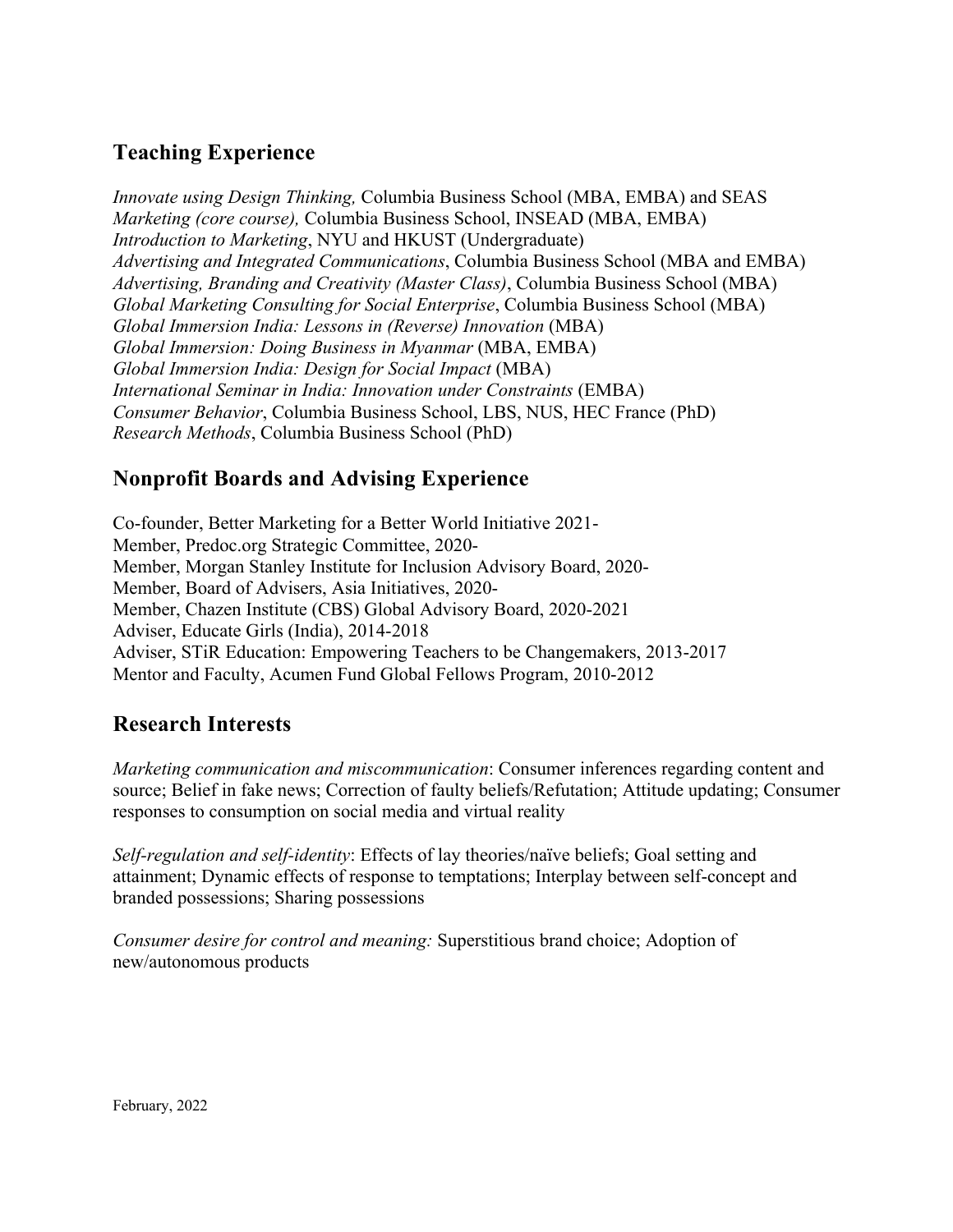### **Honors and Awards**

President, Society for Consumer Psychology, 2022-2023

Awards given to the paper "Autonomous Shopping Systems: Identifying and Overcoming Barriers to Consumer Adoption"

Rigor & Relevance Research Award 2021, *Swiss Academy of Marketing Science* Davidson Award 2021, First Runner-Up for the best paper published in the *Journal of Retailing* in 2020

Distinguished Alumnus Award, Indian Institute of Management Calcutta

ACR Conference Ombuds 2019-

Co-Editor

Journal of Consumer Research, July 2014-December 2017 Journal of Marketing, Special Issue "Better Marketing for a Better World," 2019

#### Associate Editor

Journal of Consumer Psychology, 2020- Journal of Marketing, 2018- Journal of Consumer Research, 2002-2005; 2011-2014 Journal of Marketing Research, 2009-2012 International Journal of Research in Marketing, 2007-2009

Eminent Visiting Scholar, University of Melbourne, April 2019

Senior Visiting Fellow, Institute for Advanced Study, HKUST, 2015-2019

### **Publications and Research**

#### **Editorials**

- Chandy, Rajesh, Gita V. Johar, Chris Moorman and John Roberts, "Better Marketing for a Better World," *Journal of Marketing*, 2021, 85(3), 1-9.
- Dahl, Darren, Eileen Fisher, Gita V. Johar and Vicki Morwitz, "From the Editors-Elect: Meaningful Consumer Research," *Journal of Consumer Research*, 2014, 41(1).
- Dahl, Darren, Eileen Fisher, Gita V. Johar and Vicki Morwitz, "The Evolution of *JCR*: A View through the Eyes of Its Editors," *Journal of Consumer Research*, 2015, 42(1).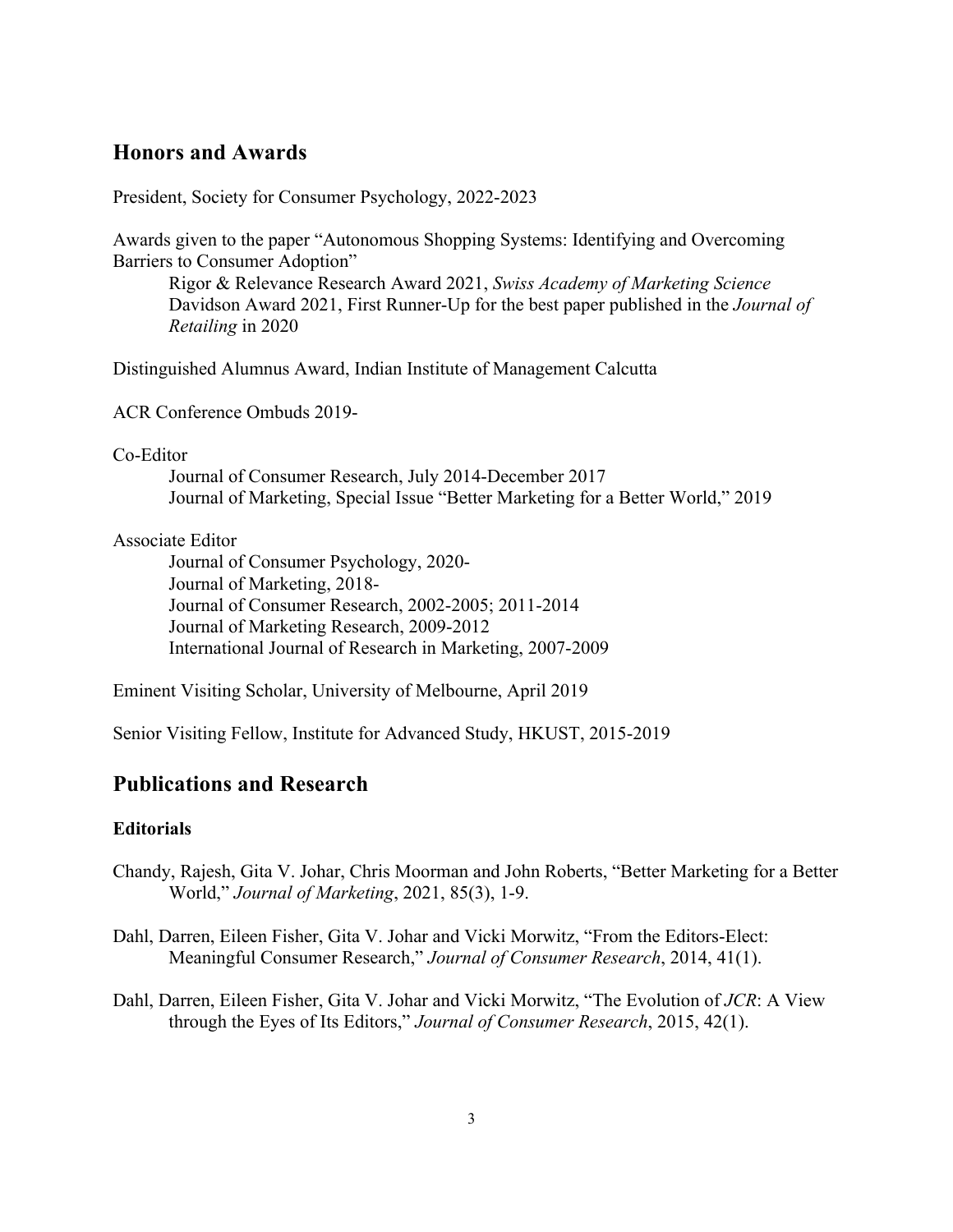- Dahl, Darren, Eileen Fisher, Gita V. Johar and Vicki Morwitz, "Tutorials in Consumer Research," *Journal of Consumer Research*, 2016, 43(2).
- Dahl, Darren, Eileen Fisher, Gita V. Johar and Vicki Morwitz, "Making Sense from (Apparent) Senselessness: The JCR Lens," *Journal of Consumer Research*, 2017, 44(4).

#### **Journal Publications**

- Johar, Gita V., "Untangling the Web of Misinformation and False Beliefs," *Journal of Consumer Psychology*, forthcoming.
- Madan, Shilpa, Krishna Savani, and Gita V. Johar, "How you look is who you are: The *Appearance Reveals Character* Lay Theory Increases Support for Facial Profiling," *Journal of Personality and Social Psychology*, forthcoming.
- Chung, Jaeyeon, Gita V. Johar, Oded Netzer, YanYan Li and Matthew Pearson, "Mining Consumer Minds: Downstream Consequences of Host Motivations for Home Sharing Platforms," *Journal of Consumer Research*, *Journal of Consumer Research*, Volume 48, Issue 5, February 2022, Pages 817–838.
- Jun, Youjung, and Gita V. Johar, "Social Marginalization Motivates Indiscriminate Sharing of COVID-19 News on Social Media," *Journal of the Association for Consumer Research,* 2022, volume 7(1), 107-114.
- de Bellis, Emanuel and Gita V. Johar, "Autonomous Shopping Systems: Identifying and Overcoming Barriers to Consumer Adoption," *Journal of Retailing*, 2020, 96(1), 74-87.
- Chung, Jaeyeon and Gita V. Johar, "The Seesaw Self: Possessions, Identity Activation, and Task Performance," *Journal of Marketing Research*, 2018, 55(5) 752-765.
- Jun, Youjung, Rachel Meng, and Gita Venkataramani Johar, "Perceived Social Presence Reduces Fact-Checking," *Proceedings of the National Academy of Sciences*, 2017, 114(23), 5976-5981.
- Faraji-Rad, Ali, Shiri Melumad and Gita V. Johar, "Consumer Desire for Control as a Barrier to New Product Adoption," *Journal of Consumer Psychology*, 2017, 27 (3), 347-354.
- Johar, Gita Venkataramani, "Mistaken Inferences from Advertising Conversations: A Modest Research Agenda," *Journal of Advertising*, 2016, 45(3), 1-8.
- Weiss, Liad and Gita Venkataramani Johar, "Products as Self-Evaluation Standards: When Owned and Unowned Products Have Opposite Effects on Self-Judgment," *Journal of Consumer Research*, 2016, 42, 915-930.

February, 2022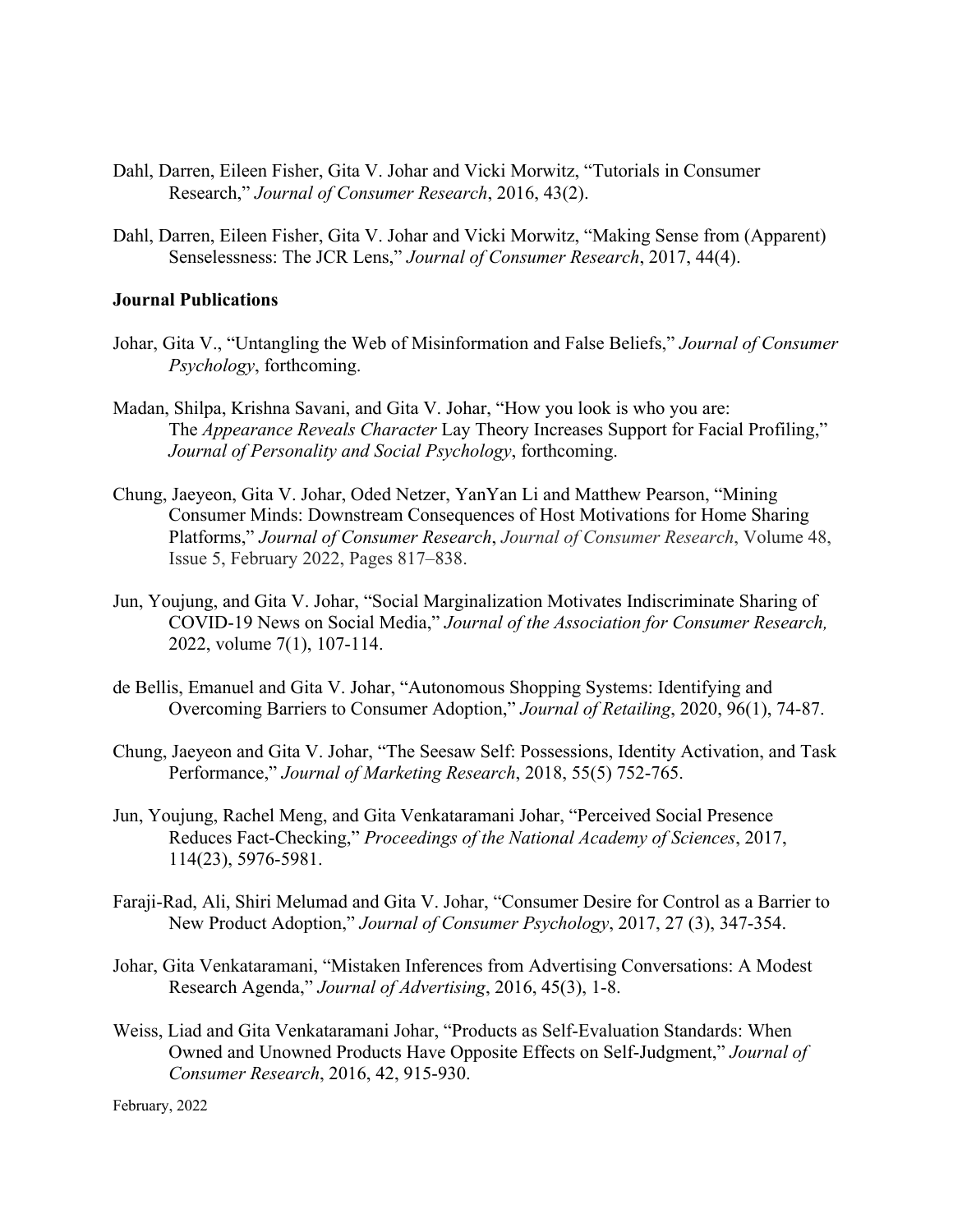- Hamerman, Eric J. and Gita Venkataramani Johar, "Conditioned Superstition: Changing Brand Preferences to Succeed," *Journal of Consumer Research*, 2013, 40(3), 428-443.
- Einwiller, Sabine and Gita Venkataramani Johar, "Countering Accusations with Innoculation: The Moderating Role of Consumer-Company Identification," *Public Relations Review*, 2013, 39(3), 198-206.
- Weiss, Liad and Gita V. Johar, "Egocentric Categorization and Product Judgment: Seeing Your Traits in What You Own (and Their Opposite in What You Don't)," *Journal of Consumer Research*, 2013, 40 (1), 185-201.
- Cho, Cecile and Gita Venkataramani Johar, "Attaining Satisfaction," *Journal of Consumer Research*, *Journal of Consumer Research*, 2011, 622-631.
- Johar, Gita V., Matthias M. Birk and Sabine A. Einwiller, "How to Save Your Brand In the Face of Crisis," *Sloan Management Review*, 2010, 57-64.
- Mukhopadhyay, Anirban and Gita Venkataramani Johar, "Indulgence as Self Reward for Prior Shopping Restraint," *Journal of Consumer Psychology,* 2009, 334-345.
- Ames, Daniel and Gita Venkataramani Johar, "I'll know what you're like when I see how you feel: How and when affective displays adjust behavior-based impressions," *Psychological Science*, 2009, 586-593.
- Gorn, Gerald, Yuwei Jiang, and Gita Venkataramani Johar, "Babyfaces, Trait Inferences, and Company Evaluations in a PR Crisis," *Journal of Consumer Research*, 2008, 36-49.
- Johar, Gita Venkataramani and Anne Roggeveen, "Changing False Beliefs from Repeated Advertising: The Role of Claim-Refutation Alignment," *Journal of Consumer Psychology*, 2007, 118-127.
- Lehmann, Donald, Jennifer Ames Stuart, Gita Venkataramani Johar, and Anil Thozur, "Spontaneous Visualization and Concept Evaluation," *Journal of the Academy of Marketing Science,* 2007, 309-316.
- Johar, Gita Venkataramani, Michel Pham and Kirk Wakefield , "How Event Sponsors are Really Identified: A (Baseball) Field Study," *Journal of Advertising Research,* 2006, June, 183- 198.
- Mukhopadhyay, Anirban and Gita Venkataramani Johar, "Tempted or Not: The Effect of Recent Purchase History on Responses to Affective Advertising," *Journal of Consumer Research,* 2007, March, 445-453.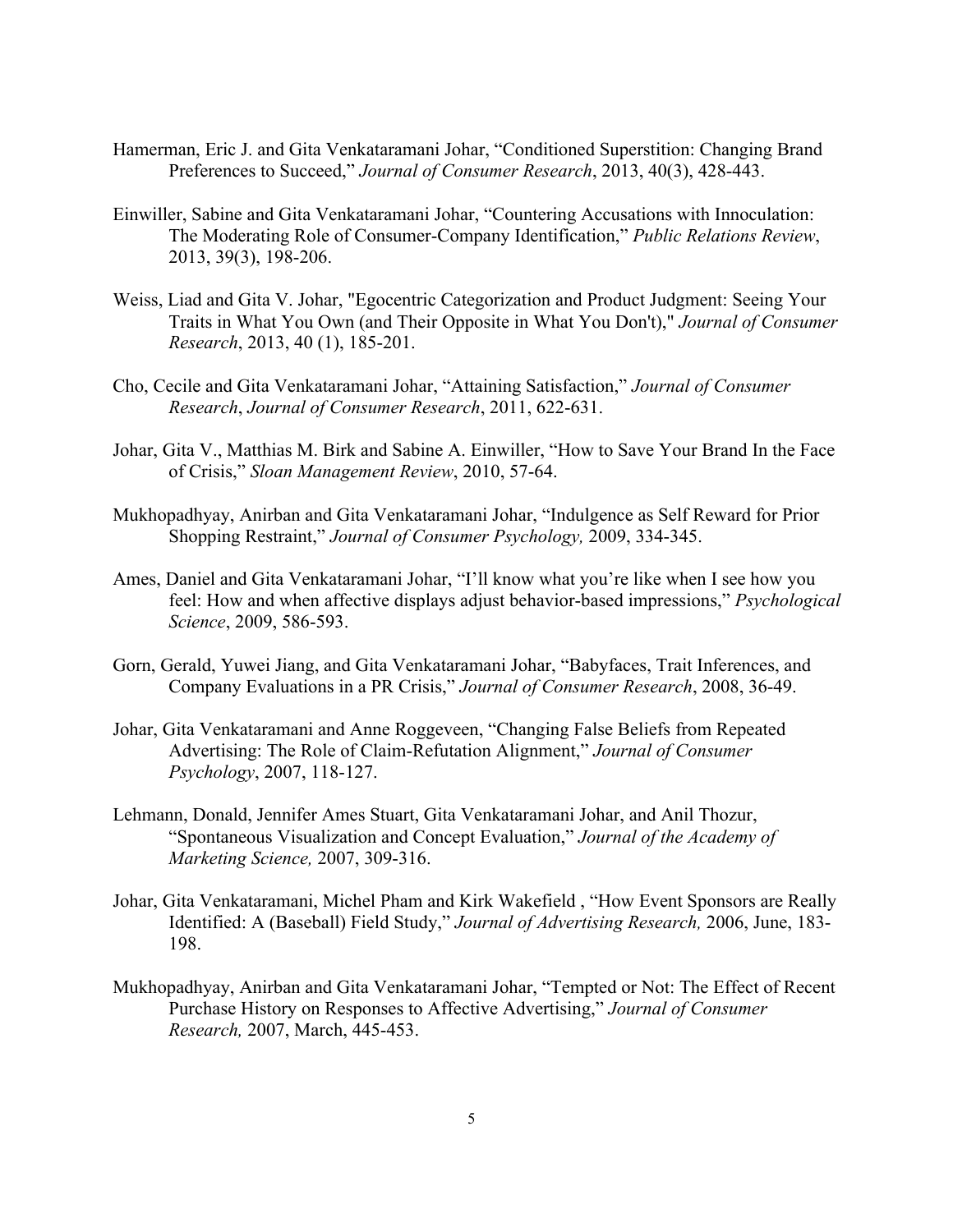- Zemborain, Martin and Gita Venkataramani Johar, "Attitudinal Ambivalence and Openness to Persuasion: A Framework for Interpersonal Influence," *Journal of Consumer Research,*  2007, March, 506-514.
- Gershoff, Andrew and Gita Venkataramani Johar, "Do you Know Me? Consumer Calibration of Friends' Knowledge," *Journal of Consumer Research*, 2006, March, 496-503.
- Johar, Gita Venkataramani, D. Maheswaran, and Laura Peracchio, "MAPping the Frontiers: Theoretical Advances in Consumer Research on Memory, Affect, and Persuasion," forthcoming, *Journal of Consumer Research*, 2006, June, 139-149.
- Johar, Gita Venkataramani, Jaideep Sengupta, and Jennifer Aaker, "Two Roads to Updating Brand Personality Impressions: Trait versus Evaluative Inferencing," *Journal of Marketing Research*, 2005, November, 458-469.
- Mukhopadhyay, Anirban and Gita Venkataramani Johar, "Where there is a Will, Is there a Way?: The Effects of Consumers' Lay Theories of Self Control on Setting and Keeping Resolutions?," *Journal of Consumer Research*, 2005, March, 779-786.
- Johar, Gita Venkataramani, "The Price of Friendship: When, Why and How Relational Norms Guide Social Exchange Behavior," *Journal of Consumer Psychology*, 2005, 15(1), 22-27.
- Roggeveen, Anne and Gita Venkataramani Johar, "Integration of Discrepant Sales Forecasts: The Influence of Plausibility Inferences Based on an Evoked Range," *Journal of Marketing Research*, 2004, February, 19-30.
- Johar, Gita Venkataramani, C. Page Moreau, and Norbert Schwarz, "Gender Typed Advertisements and Impression Formation: The Role of Chronic and Temporary Accessibility," *Journal of Consumer Psychology*, 2003, 13(3), 220-229.
- Johar, Gita Venkataramani and Jaideep Sengupta, "The Effects of Dissimulation on the Accessibility and Predictive Power of Weakly Held Attitudes," *Social Cognition,* 2002, 20(4), 257-293.
- Morrin, Maureen, Jacob Jacoby, Gita Venkataramani Johar, Alfred Kuss, and David Mazursky, "Taking stock of Stockbrokers: Exploring Momentum vs. Contrarian Investor Strategies and Profiles," *Journal of Consumer Research*, 2002, 29(2), 188-198.
- Sengupta, Jaideep and Gita Venkataramani Johar, "Effects of Inconsistent Attribute Information on the Predictive Value of Product Attitudes: Toward a Resolution of Opposing Perspectives," *Journal of Consumer Research*, 2002, 29(1), 39-56.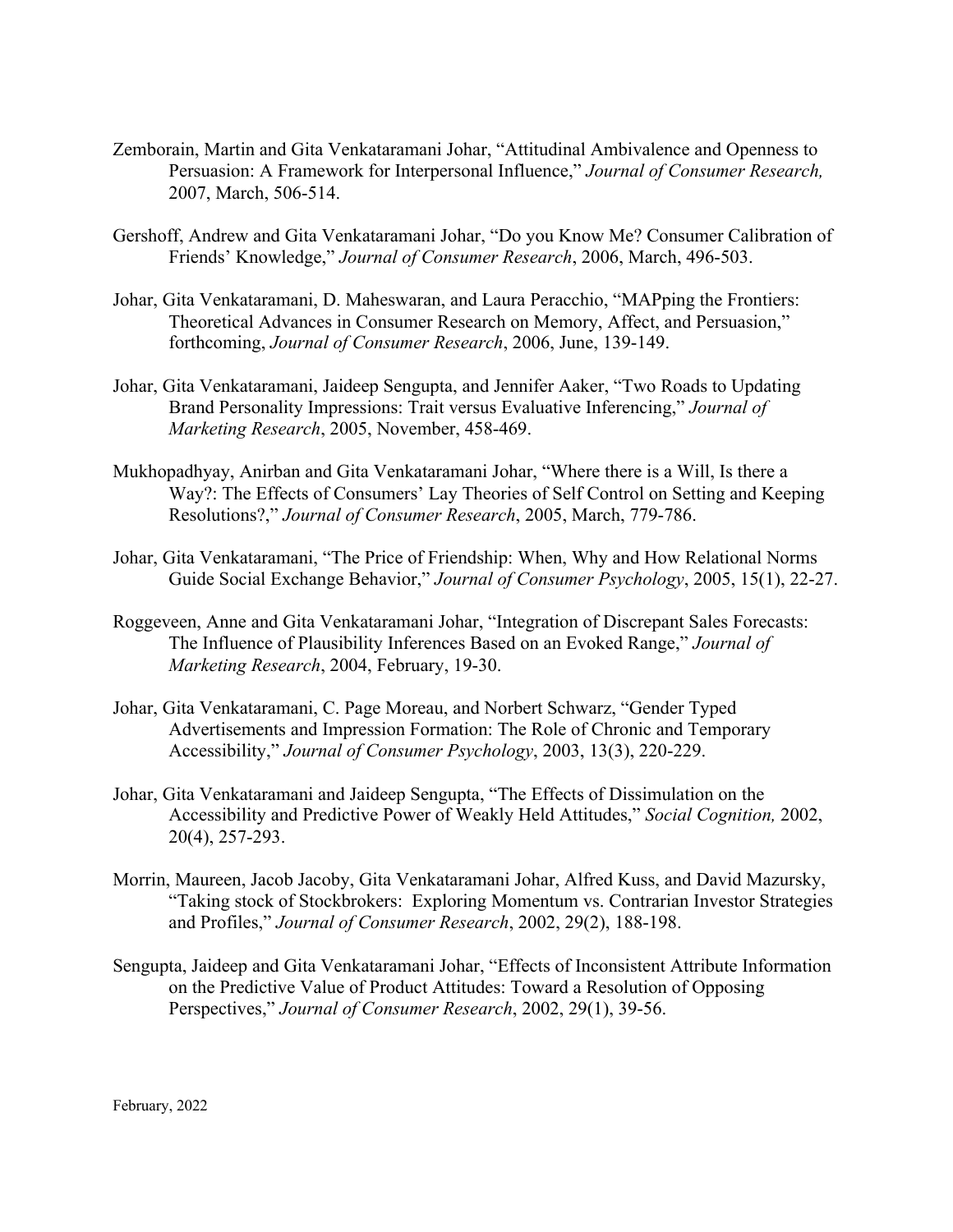- Roggeveen, Anne and Gita Venkataramani Johar, "Perceived Source Variability versus Recognition: Testing Competing Explanations for the Truth Effect," *Journal of Consumer Psychology*, 2002, 12(2), 81-91.
- Jacoby, Jacob, Maureen Morrin, Gita Venkataramani Johar, Alfred Kuss, Zeynep Gurhan, and David Mazursky, "Training Novice Investors to Become More Expert: The Role of Information Accessing Strategy," *Journal of Psychology and Financial Markets*, 2001, 2(2), 69-79.
- Johar, Gita Venkataramani, Morris B. Holbrook, and Barbara B. Stern, "The Myth of Creative Advertising Design: Theory, Process and Outcome*,*" *The Journal of Advertising,* 2001, 30(2), 1-25.
- Sengupta, Jaideep and Gita Venkataramani Johar, "Contingent Effects of Anxiety on Message Elaboration and Persuasion," *Personality and Social Psychology Bulletin*, 2001, 27(2), 139-150.
- Pham, Michel Tuan and Gita Venkataramani Johar, "Market Prominence Biases in Sponsor Identification: Processes and Consequentiality," *Psychology and Marketing: Special Issue on Sponsorship,* 2001, 18(2), 123-143*.* (Invited paper)
- Johar, Gita Venkataramani and Carolyn J. Simmons, "The Use of Concurrent Disclosures to Correct Invalid Inferences," *Journal of Consumer Research*, 2000, 26(4), 307-322.
- Raghubir, Priya and Gita Venkataramani Johar, "Hong Kong 1997 in Context," *Public Opinion Quarterly,* 1999, 63(4), 543-565.
- Johar, Gita Venkataramani and Michel Tuan Pham, "Relatedness, Prominence, and Constructive Sponsor Identification," *Journal of Marketing Research,*1999, 36(3), 299-312. Reprinted in Advertising and Society Review, 1(3).
- Jacoby, Jacob, Gita Venkataramani Johar and Maureen Morrin, "Consumer Psychology: A Quadrennium," *Annual Review of Psychology*, 1998, 49, 319-344.
- Pham, Michel Tuan and Gita Venkataramani Johar, "Contingent Processes of Source Identification," *Journal of Consumer Research*, 1997, 24(3), 249-265.
- Johar, Gita Venkataramani, Kamel Jedidi and Jacob Jacoby, "A Varying-Parameter Model of On-line Brand Evaluations," *Journal of Consumer Research*, 1997, 24(2), 232-247.
- Menon, Geeta and Gita Venkataramani Johar, *"*Antecedents of Positivity Effects in Social and Nonsocial Judgments," *Journal of Consumer Psychology*, 1997, 6(4), 313-337.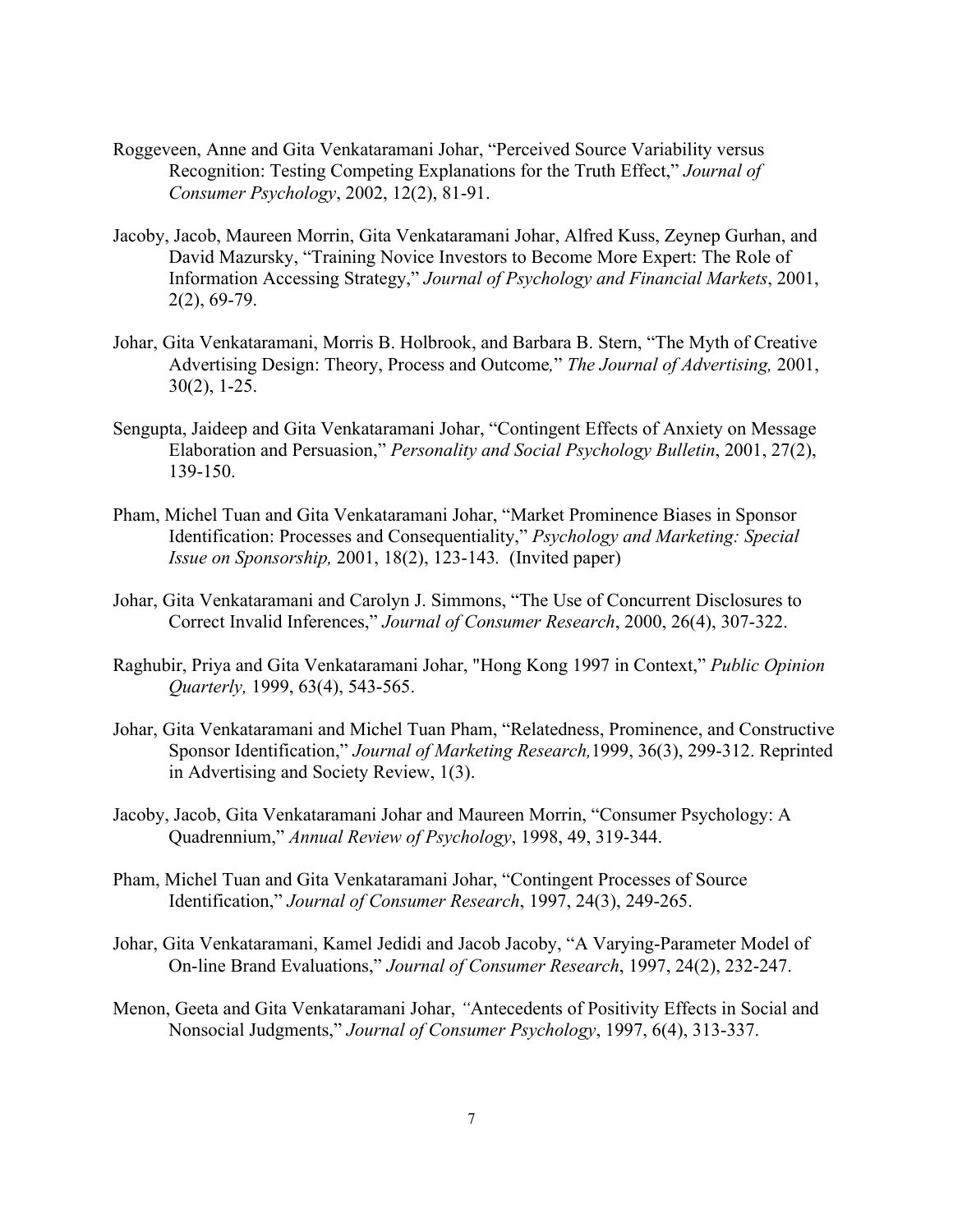- Johar, Gita Venkataramani, "Intended and Unintended Effects of Corrective Advertising on Beliefs and Evaluations: An Exploratory Analysis," *Journal of Consumer Psychology*, 1996, 5(3), 209-230.
- Krishna, Aradhna and Gita Venkataramani Johar, "Consumer Perceptions of Deals: The Biasing Effects of Varying Deal Prices," *Journal of Experimental Psychology: Applied*, 1996, 2(3), 187-206.
- Johar, Gita Venkataramani, "Consumer Involvement and Deception from Implied Advertising Claims," *Journal of Marketing Research,* 1995, 32 (3), 267-279.
- Creyer, Elizabeth and Gita Venkataramani Johar, "Response Mode Bias and the Formation of Preference: Boundary Conditions of the Prominence Effect," *Organizational Behavior and Human Decision Processes*, 1995, 62 (1), 14-22.

#### **Other Publications**

- Johar, Gita Venkataramani, Shilpa Madan, and K. Ganesh, "Scaling Big in India: Leveraging Behavioral Science to Help Feed Millions," *Stanford Social Innovation Review*, August 2020.
- Meng, Rachel, Youjung Jun and Gita V. Johar, "Being in a Group Makes us Less Likely to Fact Check," *Harvard Business Review*, August 2017.
- Faraji-Rad Ali, Shiri Melumad, and Gita V. Johar, "When New Products should Make Customers Feel in Control," *Harvard Business Review*, December 2016.

#### **Book Chapters**

- Johar, Gita V., Liad Weiss and Jaeyeon Chung (2019), "Ownership and Identity: A Cognitive Perspective," in *Handbook for Research on Identity Theory in Marketing*, edited by Mark Forehand and Americus Reed.
- Weiss, Liad and Gita V. Johar (2018), "Psychological Ownership in Egocentric Categorization Theory," in *Consumer Behavior and Psychological Ownership*, edited by Joan Peck and Suzanne Shu.
- Johnson, Eric E., Michel Tuan Pham, and Gita Venkataramani Johar (2007), "Consumer Behavior and Marketing," in *Social Psychology*, Second Edition, edited by Arie Kruglanski and E. Tory Higgins.
- Johar, Gita V. Commentary in *Legends in Marketing—Morris B. Holbrook*, Volume 11: Marketing Applications – Branding, Communications, and Strategy, edited by Pierre Berthon, Sage Publications, 2015.

February, 2022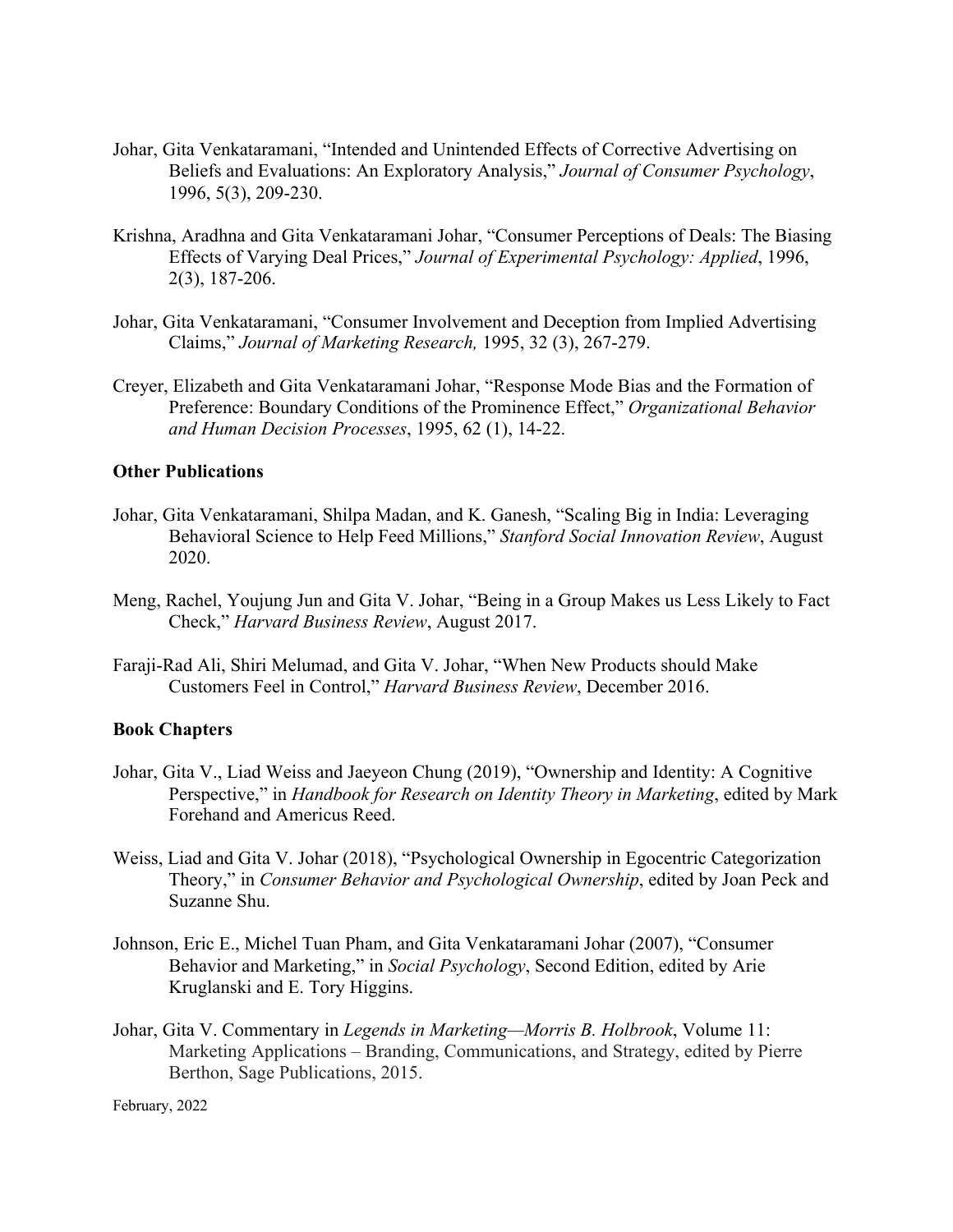#### **Edited Volumes and Chapters**

- Dahl, Darren, Gita V. Johar, and Stijn van Osselaer (2010), *Advances in Consumer Research*, Volume 38, Duluth, MN: Association for Consumer Research.
- Johar, Gita V. (2014), Introduction to Volume 7: Law, Marketing and Consumer Behavior-II, in Legends in Marketing—Jacob Jacoby, Sage Publications.
- Johar, Gita V. (2015), Commentary in Volume 11: Marketing Applications: Branding, Communications and Strategy—Morris Holbrook, Sage Publications.
- Johar, Gita V., "The Consumer Behavior Don." Commentary in Volume 4: Consumer Behavior in Legends in Marketing: Don Lehmann.

#### **Papers under Review**

- de Bellis, Emanuel, Gita V. Johar and Nicola Schweitzer, "Consumers' Quest for Meaning Impedes the Adoption of Autonomous Products."
- Jun, Youjung, Jaeyeon Chung and Gita V. Johar, "When Virtual Reality Backfires on Reality: VR Reduces High Sensation Seekers' Product Evaluation."
- Schoenmuller, Verena, Simon Blanchard, and Gita V. Johar, "Identifying and Predicting Fake News Sharers: Beyond Demographics and Ideology."
- Lee, Byung Cheol, Gita V. Johar, Maria Sicilia and Salvador Ruiz, "Spillover Effects Online: Customer Reviews of a Target Product Affect Proximal Product Evaluations."
- Madan, Shilpa, Krishna Savani, and Gita V. Johar, "Does Appearance Reveal Character? Consumers' Lay Theories Influence their Willingness to Buy Imperfect Produce."

Malter, Maayan and Gita V. Johar, "Self-construal and Collaborative Consumption."

Kim, Sonia and Gita V. Johar, "Strong Ties and Ad Aversion: Preference for Ads is Higher when Ties on the Social Network are Weak."

#### **Working Papers**

Levontin, Liat and Gita Venkataramani Johar, "The Dark Side of an Incremental Self-theory: Its Influence on Blame Attributions and Prosocial Behavior."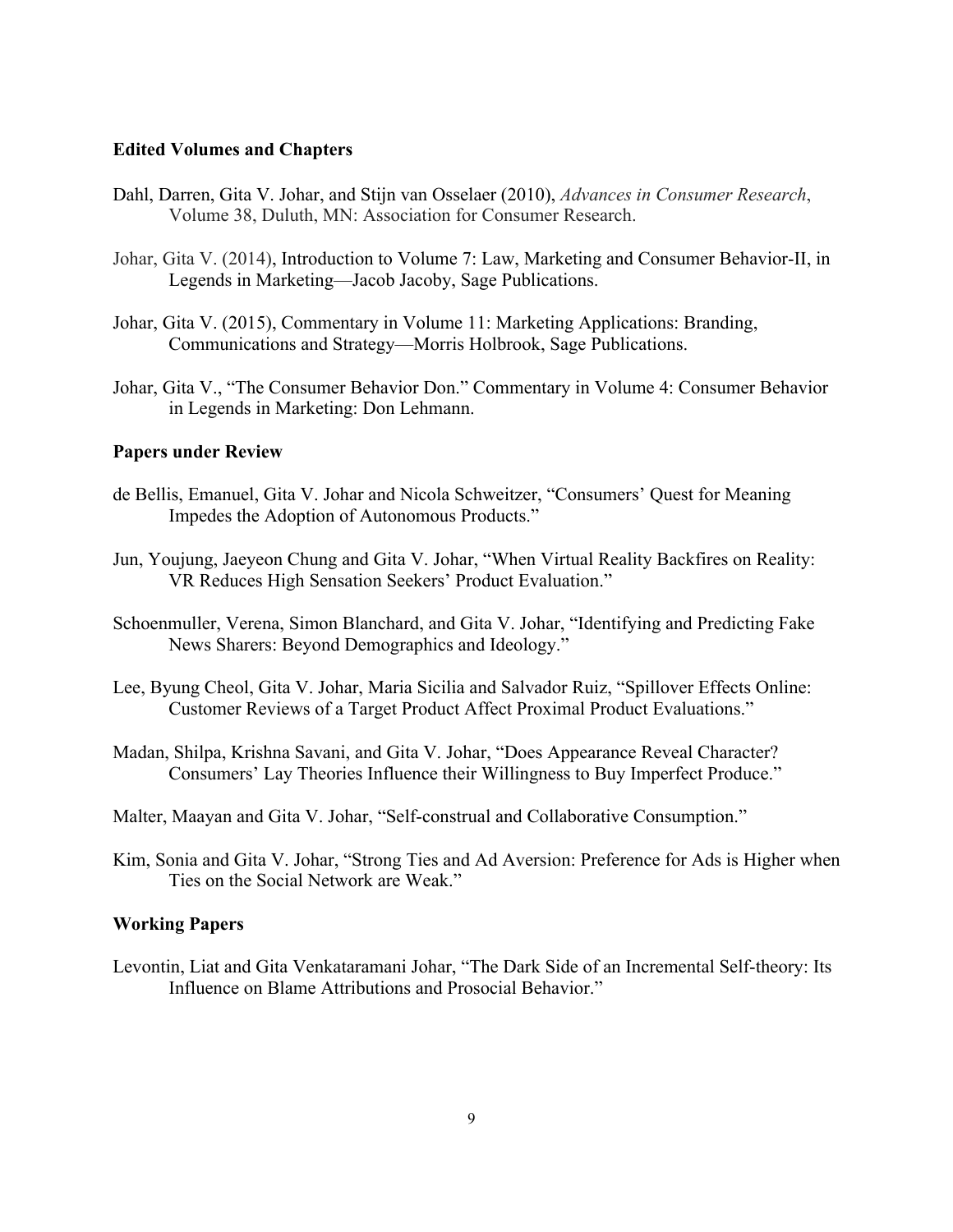- Ding, Yu, Jill Xiong, and Gita V. Johar, "Slim-as-luxury": The influence of product shape on product luxury perception."
- Zemborain, Martin, Gita V. Johar, Anne Roggeveen and Asim Ansari, "Mutable Preferences: Choice Supportive Distortions in Importance of Product Features."

#### **Research in Progress**

- Ding, Yu, Gita V. Johar, and Michael Morris, "Science Denial: A Global Perspective on the Role of Religion."
- Ding, Yu and Gita V. Johar, "Fact-Checking Matters: A Novel Crowdsourcing Approach for Improving the Information Ecosystem."
- Lee, Byung Cheol and Gita V. Johar, "When Personalized Recommendations Shake Preference Clarity."
- Wu, Alisa, Maayan Malter, and Gita V. Johar, "The Impact of Anthropomorphism on Recycling Behavior."

Gao, Phyllis and Gita V. Johar, "How Mobile Devices Affect Information Sharing,"

### **Teaching Materials**

- Columbia Caseworks Case: Myanmar in 2020: Mobile Telecommunication and Mobile Financial Services (with Oded Netzer)
- Columbia Caseworks Case: Launching Mobile Financial Services in Myanmar: The Case of Ooredoo (with Oded Netzer and Alexandre Liege)

Columbia Caseworks Case: Byrraju Foundation SWEET Water Project

- Columbia Caseworks Case: Dial 1298 for Ambulance. Marketing EMS in Mumbai (with Joanna Harries)
- Columbia Caseworks Case: LifeSpring Hospitals.
- Columbia Caseworks Case: The Ad Council and AdoptUsKids: Seeking an Innovative Advertising Strategy
- Columbia Caseworks Research Brief: Brand Recovery--Communication in the Face of Crisis (with Matthias Birk and Sabine Einwiller)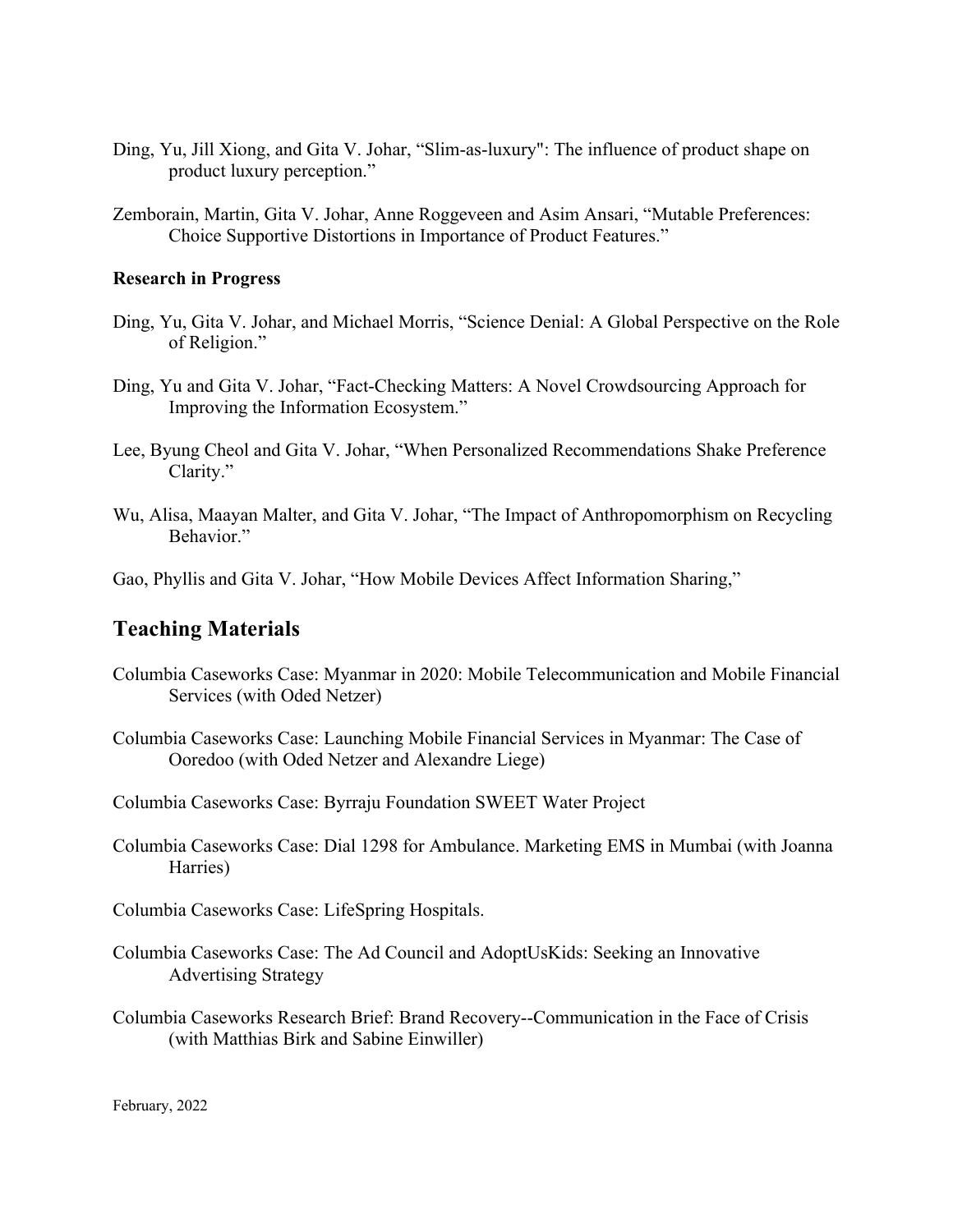## **Recent Research Presentations**

City University, Hong Kong (February 2022) IIM Bangalore (June 2021) University of Arizona (January 2021) Arison School of Business, Interdisciplinary Center (IDC), Israel (December 2020) University of Miami Research Camp (February 2020) Georgetown University (May 2019) Mailman School of Public Health (April 2019) University of Melbourne (Eminent Scholar, April 2019) Georgia Institute of Technology (February 2019) Indian Institute of Technology (January 2019) HKUST (November 2018) Rutgers Mentor-Mentee Symposium (March 2018) Indian School of Business (December 2017) University of Houston (November 2017) Swiss Consumer Research Summit, University of St. Gallen (September 2017) Duke University (February 2017) HKUST, (August 2016) The University of Leeds Research camp (July, 2016) Invitational Choice Symposium, University of Alberta (May 2016) Johns Hopkins, (March 2016) Nanyang Technical University (One Week Visit, February 2016)

## **Doctoral Students**

*Doctoral Student Advisor* Anne Roggeveen, Babson College Anirban Mukhopadhyay, HKUST, Martin Zemborain, IAE, Argentina Cecile Cho, University of California, Riverside Eric Hamerman, Tulane University Liad Weiss, University of Wisconsin, Madison Jaeyeon Chung, Rice University Youjung Jun, Yonsei University Yu Ding, Stanford GSB Byung Cheol Lee Maayan Malter Sonia Kim Eric Park